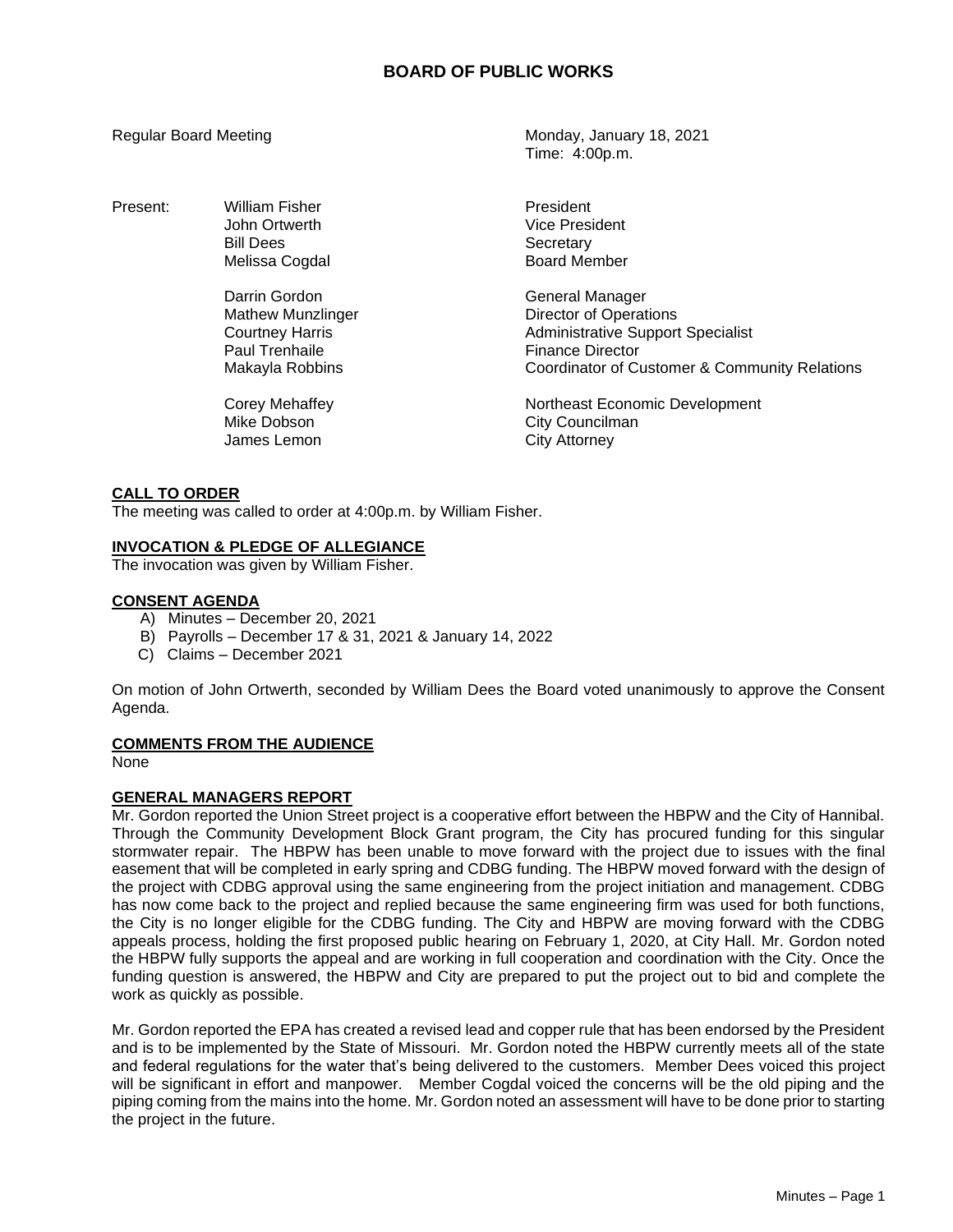# **OPERATIONS REPORT**

Mathew Munzlinger reported on the morning of December 28th, 2021, a truck struck a pole on Market St. which broke two poles and caused an extended outage to around 750 customers. The crew was able to localize most of the outage time to 35 customers for a longer period of time.

Mathew Munzlinger reported the overall availability rate for the past 12 months was 99.993%.

Mathew Munzlinger reported the crew is continuing to work on tree trimming and there were very limited outage calls throughout the month.

Mathew Munzlinger reported at the Water Treatment Plant (WTP) the water production for the month of December 2021 was more than but very close to December 2020. Mr. Munzlinger noted there were no anomalies in the amount of water produced or anything that would indicate issues within the plant or major leaks within the system.

Mr. Munzlinger reported two GAC vessels were changed out last week at the Water Treatment Plant, and two more vessels are planned to be changed around the first of February 2022. Mr. Munzlinger noted currently all 8 vessels have been changed out since February 2021.

Mr. Munzlinger reported the crew is continuing to change out meters and transformers. They are currently focused on inside meter registers, and the CSR's are contacting homeowners to schedule meter changeouts.

## **PROJECTS REPORT**

Mathew Munzlinger presented the Board with an updated progress report including projects from the Electric, Water System, Water Treatment Plant, Sewer System, Wastewater Treatment Plant and Stormwater. Mr. Munzlinger noted the progress of these projects and studies are acceptable and will continue as weather permits.

## **FINANCIAL REPORT**

Paul Trenhaile presented the Board with the financial results for the month of December 2021, year to date results, and key financial ratios. Mr. Trenhaile presented the Dashboard presentation to the Board as a review of Key Performance Indicators trailing the last six months.

## **OLD BUSINESS**

#### **Five-Year Plan of Capital Improvements – Paul Trenhaile**

Paul Trenhaile presented the finalized Five-Year Plan of Capital Improvements that includes all proposed capital projects for the next five fiscal years. Mr. Trenhaile noted there were no changes to the Plan from what was presented to the Board since last month's meeting. Mr. Trenhaile noted after approval he will submit the final plan to the Planning & Zoning committee by January 31, 2022. Mr. Trenhaile voiced HBPW Management recommends the Board approve the Five-Year Plan of Capital Improvements as presented.

On motion of William Dees, seconded by John Ortwerth the Board voted unanimously to approve the Five-Year Plan of Capital Improvements as presented.

#### **NEW BUSINESS**

# **Bid Award/Oakwood 161 kV Project – Darrin Gordon**

Darrin Gordon reported the HBPW received and opened bids on December 21, 2021 at 11 a.m., for the steel pole procurement, as part of the Finn - Oakwood 161kV project. A total of five (5) bids were collected, three (3) of which were received on time. Mr. Gordon presented a recommendation from BHMG to award the project to Meyer Utility Structures. Mr. Gordon noted they were the lowest bidder, and this was significantly under the engineers estimate. Mr. Gordon thanked Jared Stewart and Matthew Munzlinger for their exceptional work on the easements.

On motion of William Dees, seconded by Melissa Cogdal the Board voted unanimously to approve and accept the Meyer Utility bid for the amount of \$444,830.00

#### **Ameren EEI Purchasing Contract – Darrin Gordon**

Darrin Gordon presented the Master Purchase Power and Sales Agreement and noted the HBPW does not purchase power or sell power from Ameren. Mr. Gordon noted it has been recommended by GDS to have this in place moving forward with the Finn Connection Project and this would help secure beneficial opportunities in the future. Mr. Gordon voiced a legal firm has reviewed the contract and he recommended giving himself Darrin Gordon the authority to sign the Master Purchase Power Sales Agreement that was presented. Attorney, James Lemon recommended that the City sign the presented document as well.

On motion of William Dees, seconded by Melissa Cogdal the Board voted unanimously to approve Darrin Gordon to sign the Ameren Purchase Power and Sales Agreement contract as presented.